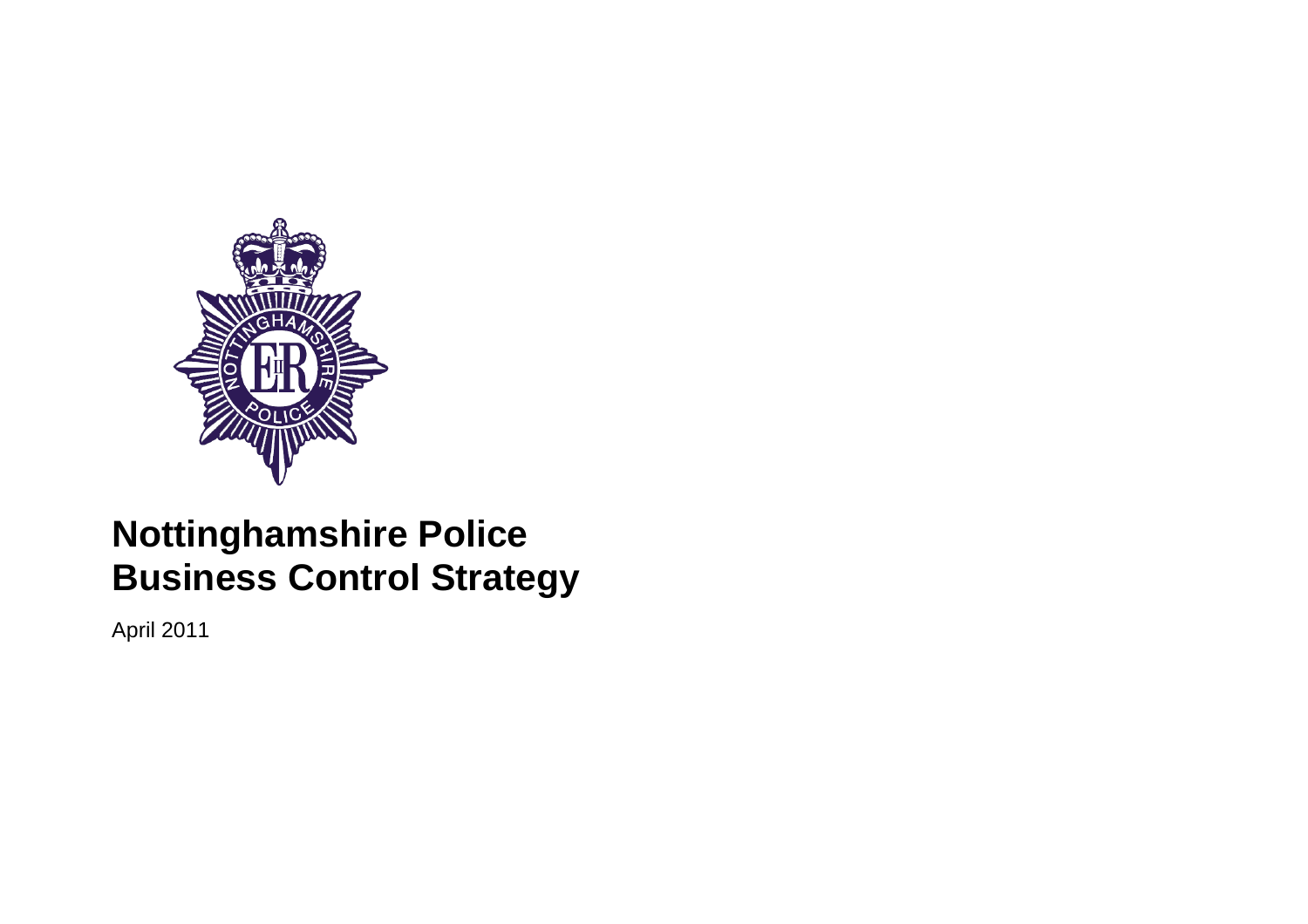## **Priority 1: To cut crime and keep you safe**

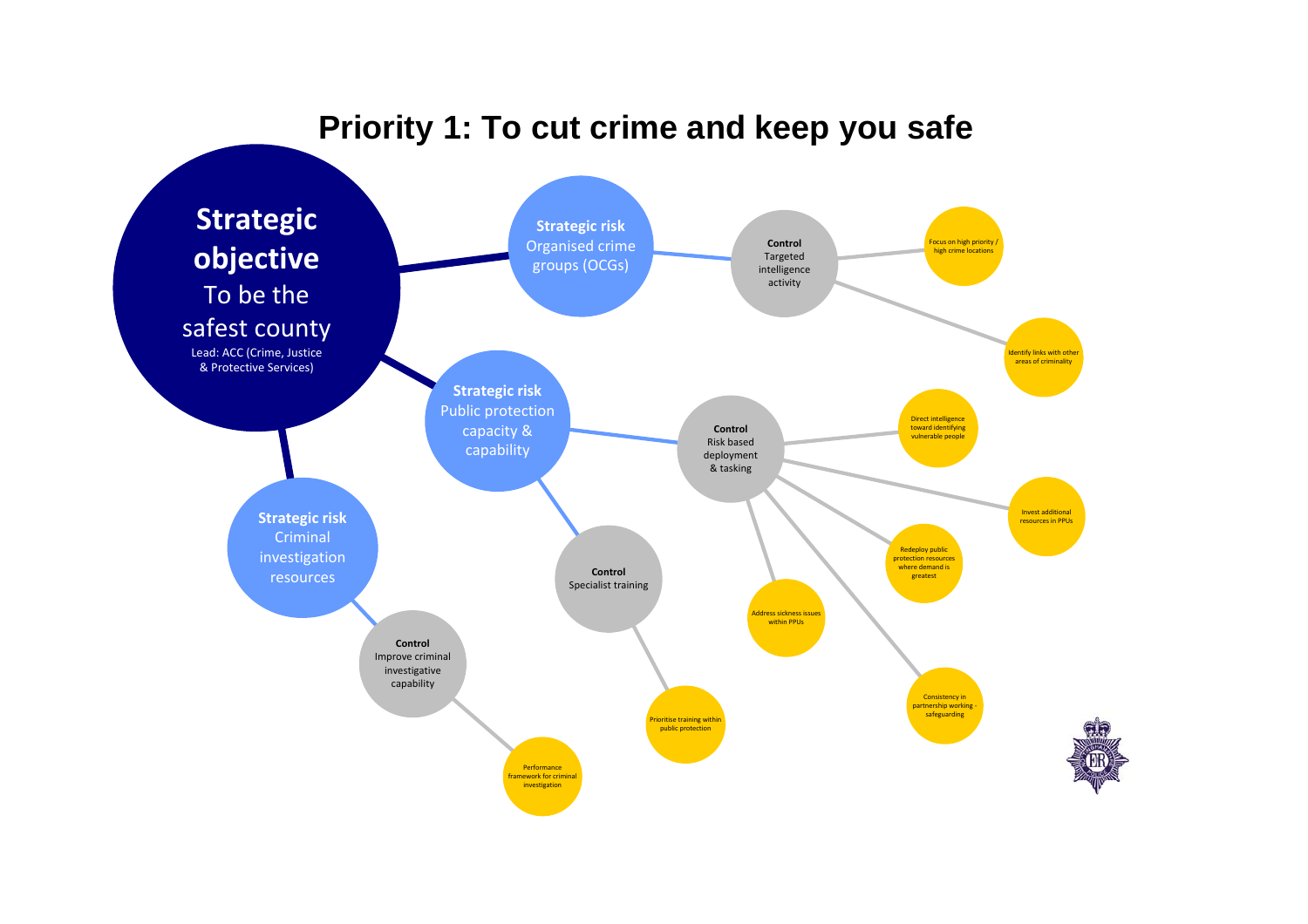